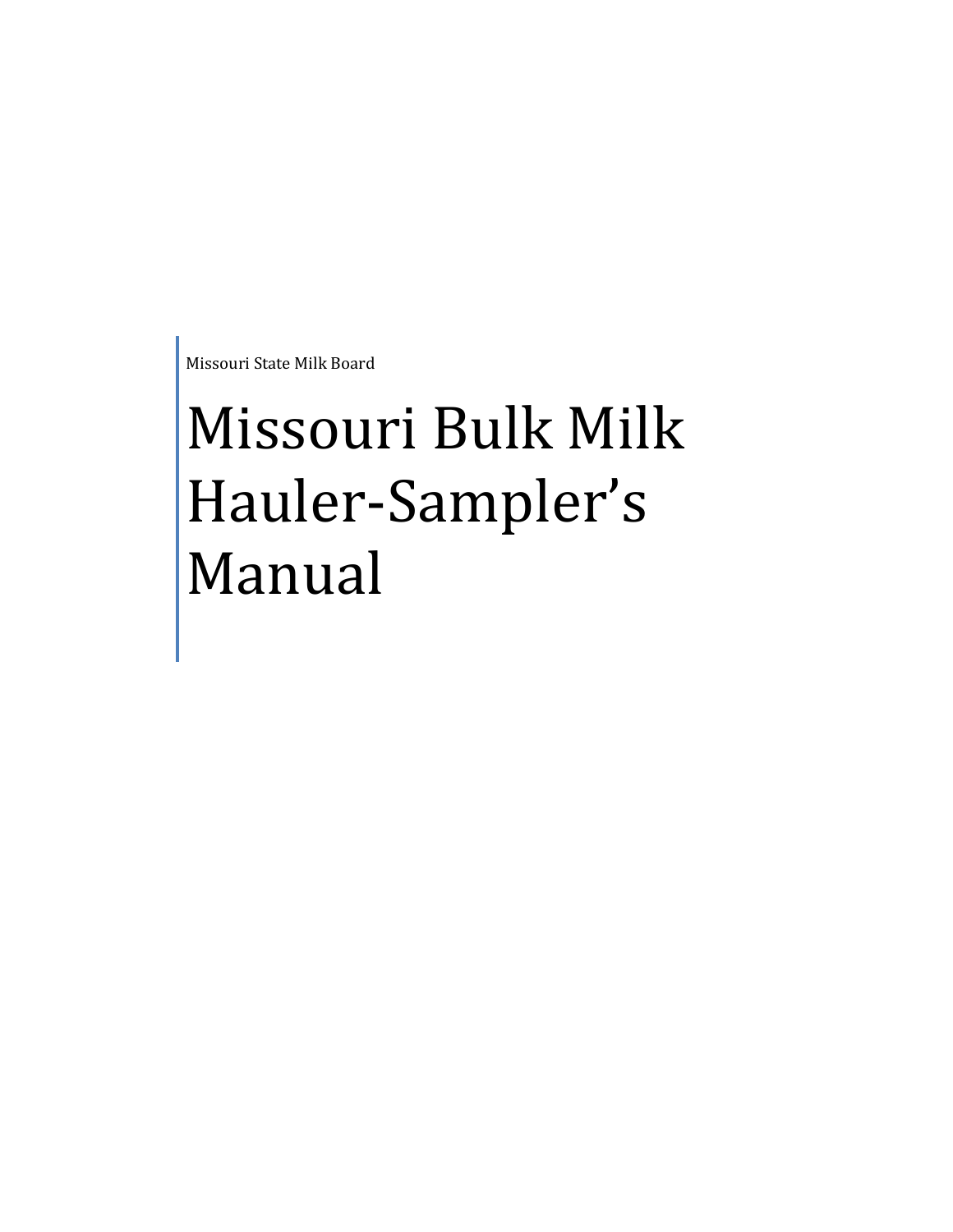# **Table of Contents**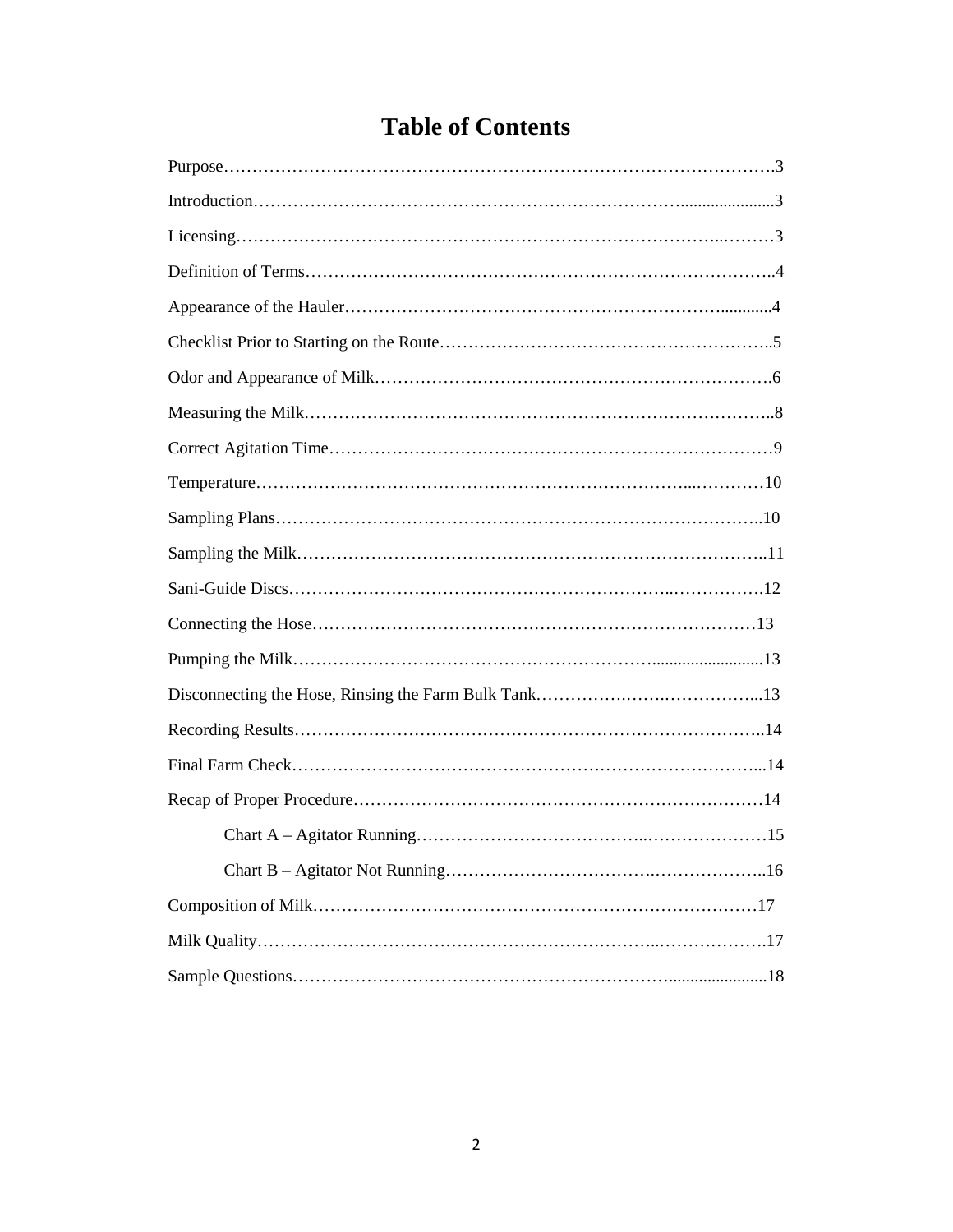# The Missouri Farm Bulk Milk Hauler-Sampler's Manual

#### **Purpose**

The purpose of this manual is to provide farm bulk milk hauler-samplers with the proper techniques, principles, and procedures to use on the job. It will also serve to refresh an experienced hauler with the techniques and principles required by the dairy industry.

Uniform methods are essential in agitating, weighing, sampling and the pickup of farm bulk milk to assure the producer, plant manager and quality control personnel that everyone concerned is being treated equally and fairly.

#### **Introduction**

The quality of milk delivered to the plant depends on how well the hauler identifies and eliminates all unsatisfactory milk before pumping it into the tank truck. The interval between pickups should never be longer than four days for manufacturing grade milk.

The licensed bulk milk hauler is more than a truck driver. He/she is frequently the judge of acceptable milk quality before it leaves the farm. He/she determines the amount of milk purchased and collects official samples for laboratory examination and payment. This places a great responsibility on the bulk hauler, as he/she must check the odor and appearance of the milk. He/she must also use accurate and proper procedures in measuring and sampling the milk.

Sampling and measuring milk are important duties to insure a fair and accurate transaction between the producer and buyer. Milk must always be measured accurately and a true sample obtained allowing quality and composition tests to correctly represent the contents of the farm bulk tank. If proper procedures are not strictly followed and an error in evaluation occurs, the milk may have been improperly accepted or rejected. Such an error will likely cause an economic loss for either the producer or the plant.

If there is more than one bulk milk tank located on the farm, each tank should be separately sampled, measured, and checked for odor and appearance. When a bulk tank is in use no milk shall be stored or picked up in cans.

#### **Licensing**

Only a licensed bulk milk hauler (full time, part-time or relief) can grade, sample, measure and pump milk from a farm bulk tank and deliver the milk to a dairy plant, receiving station or transfer station. In the event no licensed bulk milk hauler is available to run the route, a licensed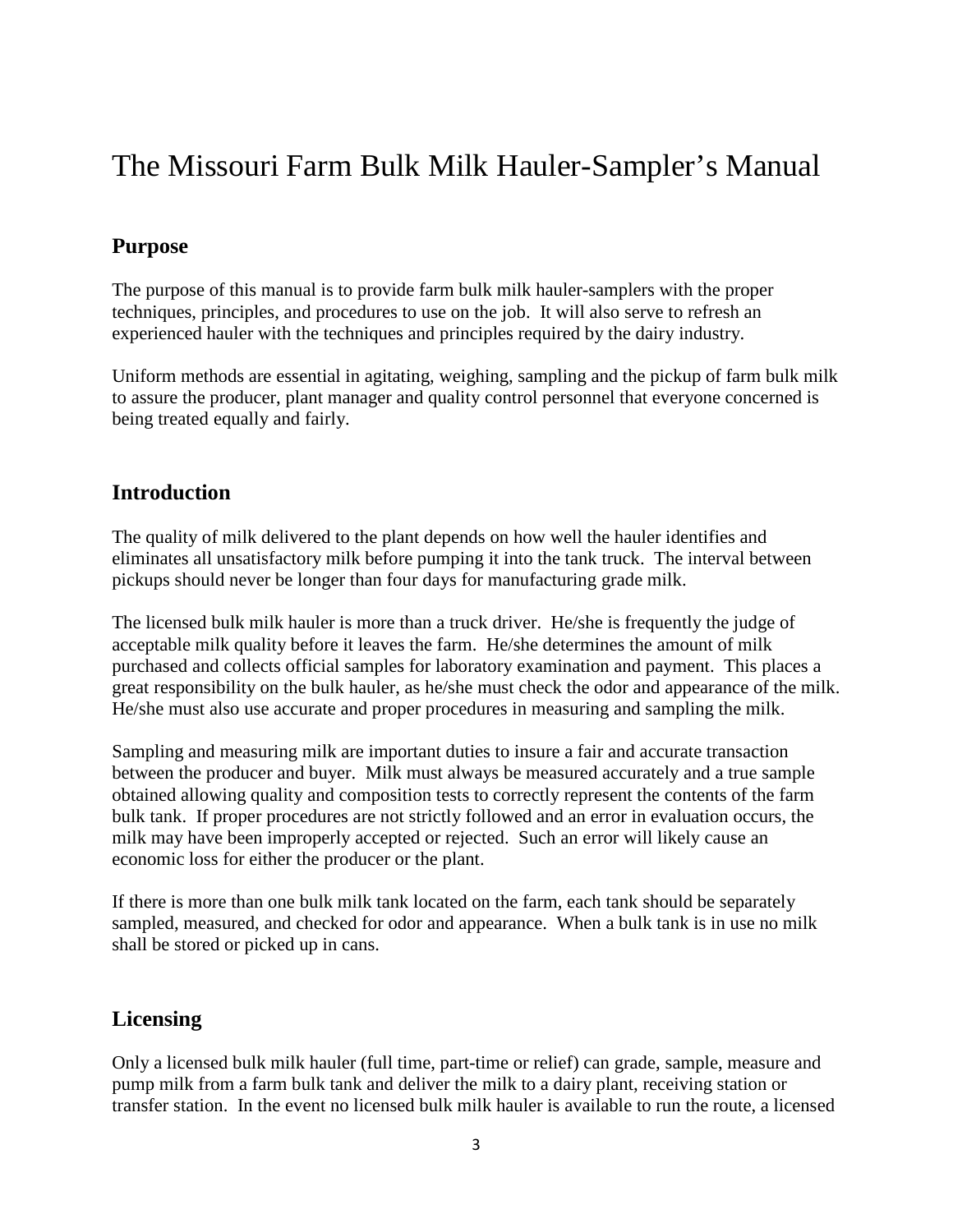fieldman or licensed tester/grader/sampler must accompany the truck to take measurements and samples.

The valid bulk milk hauler license shall be kept in the hauler's place of employment or in the office where he/she most frequently delivers milk. This license shall be available for inspection upon the request of an authorized official. The hauler will also receive a wallet-sized, numbered identification card to certify his/her right to sample milk. This card shall be carried with the bulk milk hauler on the job at all times.

In Missouri, a bulk milk truck operator who picks up milk from Missouri producers must be licensed by the Missouri State Milk Board. Upon satisfactory completion of the bulk milk hauler's examination and application and payment of the license fees, a temporary hauler's license shall be issued. At the first opportunity, the temporary hauler must attend a hauler's training course to qualify for a permanent license.

The bulk milk hauler license shall be renewable yearly. It is highly recommended that every licensed hauler attend a licensing session once every five years as a refresher course. In addition to the hauler's license, a permit to haul Grade A milk is required by the Missouri State Milk Board.

#### **Definition of Terms**

- 1. **Farm Bulk Milk Hauler** A licensed person who grades, samples and measures milk in a farm bulk tank; pumps milk from the tank and delivers the milk to a dairy plant, receiving station or transfer station.
- 2. **Milk** The normal lacteal secretion, practically free from colostrums, obtained by the complete milking of one or more healthy cows or goats.
- 3. **Producer** The person or persons who exercise the control over the production of milk delivered to a processing plant or receiving station, and those who receive payment for this product.
- 4. **Dairy Farm** A place or premise where one or more milking cows or goats are kept with a part or the entire milk product delivered, sold or offered for sale to a plant.
- 5. **Farm Bulk Tank** The tank located on a dairy farm in which properly cooled raw milk is stored prior to collection by a bulk milk hauler.

# **Appearance of the Hauler**

The bulk milk hauler is a handler of human food. The hauler's appearance and sanitary habits should reflect this role. A clean, neat appearance and good personal habits create an image vital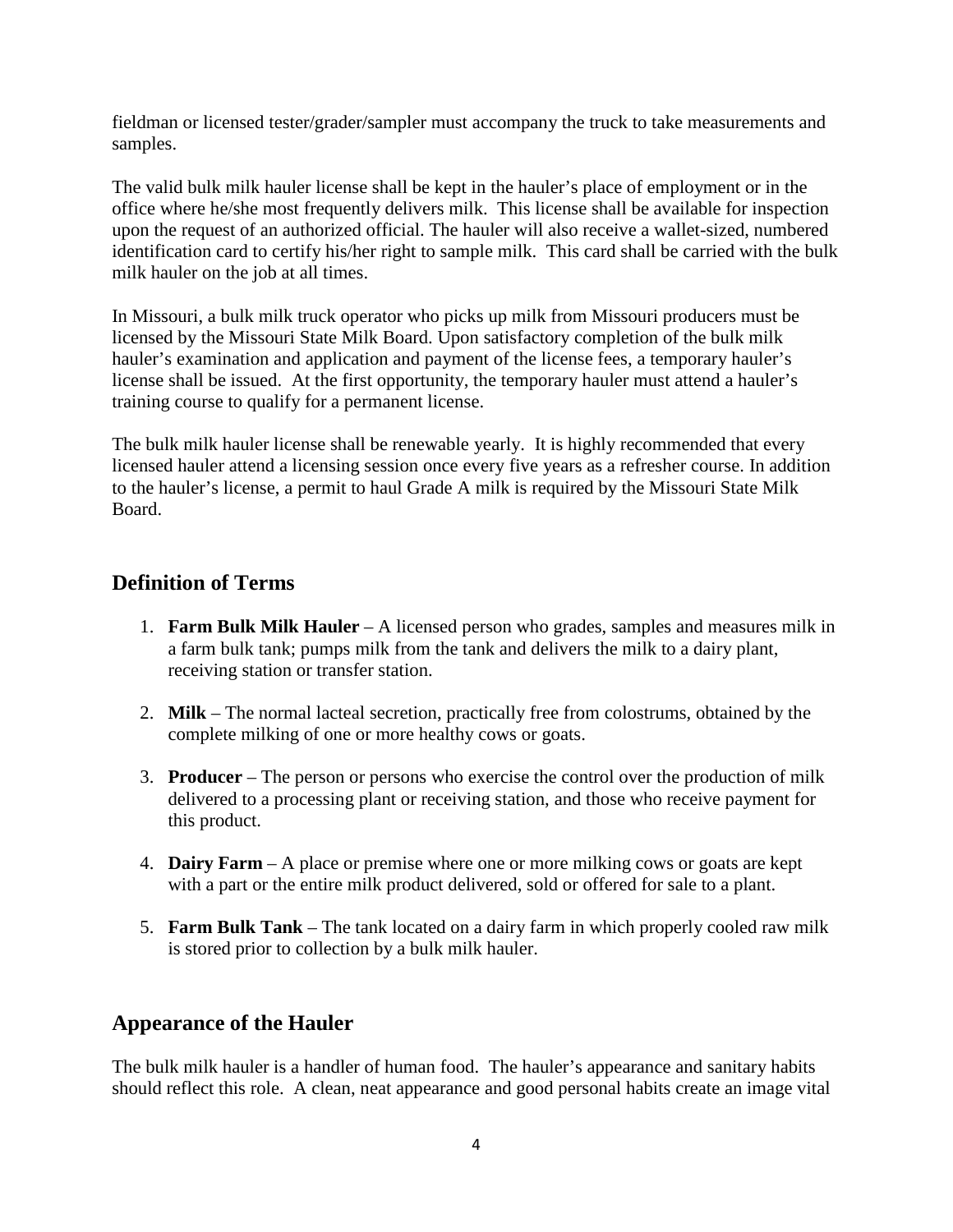to the dairy industry and establishes confidence in the hauler's ability to do his/her job. Cleanliness is very important.

A clean outward appearance of the bulk truck establishes confidence in the hauler's ability to handle a food product. The bulk tank truck must be of sanitary design and construction. The tank should meet the requirements of the 3-A Standard for farm pickup service.

#### **Checklist Prior to Starting on the Route**

A hauler must have certain supplies and equipment to satisfactorily perform the requirements of measuring, sampling, pumping, and transporting the milk. Before starting the route, ensure the following:

- 1. The tank truck and transfer equipment has been properly washed and sanitized. The job of cleaning and sanitizing the tank and/or pump of the farm bulk milk truck may lie with a plant employee. However, it is the *bulk hauler's responsibility* to check the tank and pump to insure its sanitary condition. If the cleaning job is not done, the responsibility rests with the hauler to see that the truck is properly cleaned and sanitized before picking up any milk.
- 2. The most recent wash tag must be attached to the bulk milk truck. This wash tag should contain the following information:
	- a. Location the tank was cleaned and sanitized
	- b. Date and time
	- c. Signature or initials of the employee who washed and sanitized the tank
	- d. Type of sanitizer used
	- e. Statement that this tag must not be removed until the tank is re-cleaned
- 3. The following sampling equipment is present on the truck:
	- a. An adequate supply of sample containers
	- b. Sample transfer instrument
	- c. Sanitizing solution of 100-200 ppm of available chlorine, or suitable equivalent and approved test kit.
	- d. Insulated sample carrying case
	- e. Adequate ice or other refrigerant to maintain sample temperature of 32°F to 40°F
- 4. A dial thermometer with an adjustment for calibration which is accurate to  $\pm 2^{\circ}$ . The thermometer used must include the normal thermometer range of milk, and a dial range of 25°F to 125°F is recommended.
- 5. An adequate supply of sani-guide discs
- 6. A waterproof, indelible marker to identify samples
- 7. A watch or other timing device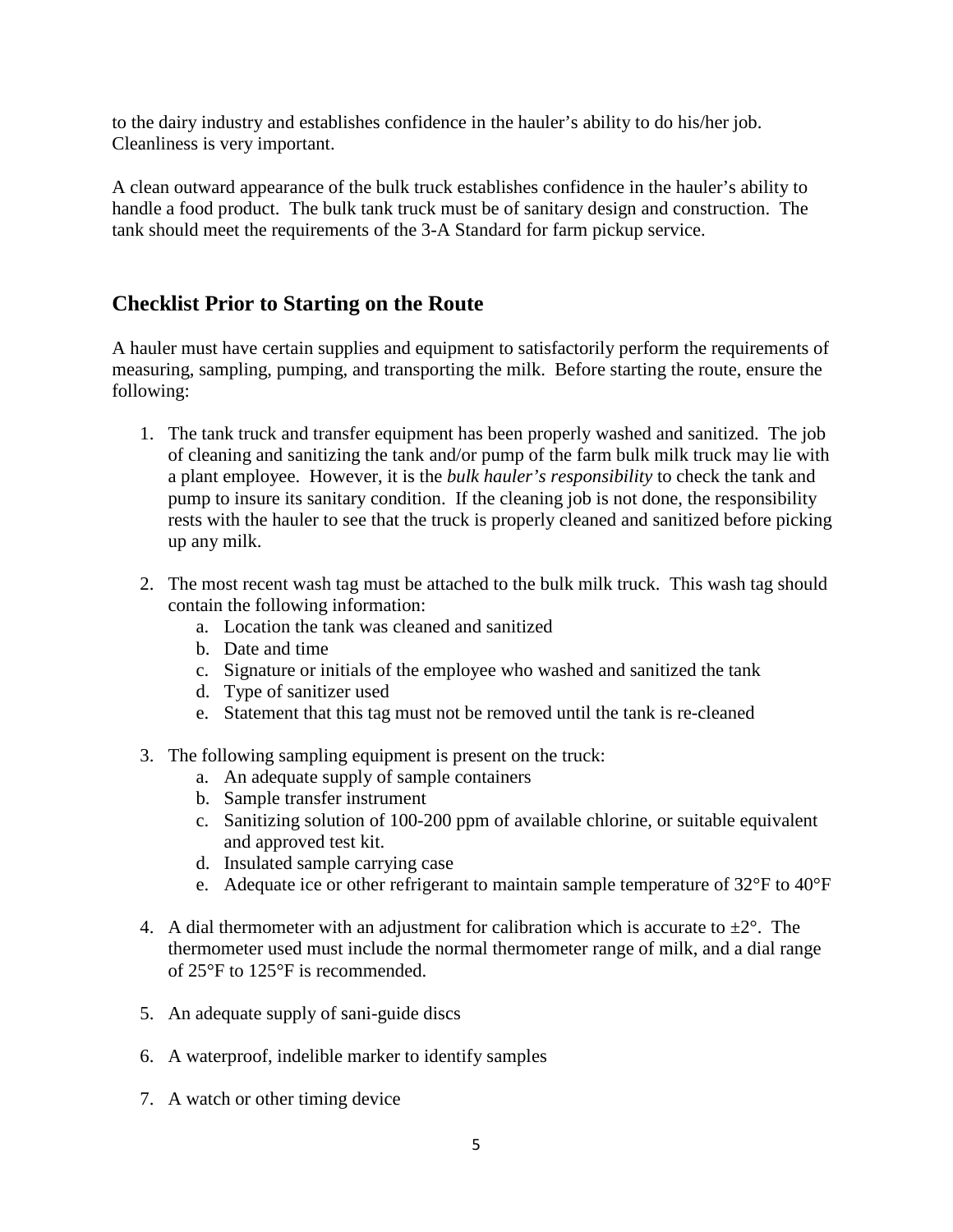- 8. Adequate supply of milk weight tickets and a pencil to record the required information
- 9. Single-service paper towels
- 10. Flashlight

#### **Odor and Appearance of Milk**

If the milk has a serious off-odor or appearance the hauler shall reject the milk. In every case, the hauler should obtain a sample of the milk and an accurate measurement of the volume in the bulk milk tank. A ticket should show time, date, measurement, and temperature of the milk and that a sample has been taken and marked "*not picked up,*" "*quality questioned,"* or a similar notation. The producer and plant should be contacted immediately so that a cause can be determined and corrected.

Any slight change in quality of milk should be immediately brought to the attention of the producer and the milk plant by making an appropriate comment on the producer's milk weight ticket. This warning may often be the earliest indication of problems at the dairy.

The most important factor in consumer acceptance of dairy products is flavor. Milk flavor control must begin at the farm.

It is important that the hauler not taste the milk for off-flavors because of potential health problems caused by raw milk. Nevertheless, a hauler should realize that off-flavors in raw milk invariably show up as off-odors and if off-odors are detected by the hauler, off-flavors are also present.

Normal milk has virtually no odor. The hauler should have a firm impression as to what constitutes normal milk so that he/she can judge the milk collected with confidence.

Some of the more common off-odors and possible causes are:

- 1. **Feed.** The feed a cow eats may impart certain odors to milk. Some stronger feeds will carry through more noticeably than others. Odors resembling green grass, silage, turnips and alfalfa hay are outstanding examples. Feed odor can be minimized or eliminated by taking cows off offending feeds at least four hours before milking. Certain feeds can be detected in milk if fed to the cow as little as 15 to 30 minutes before milking.
- 2. **Barny.** This odor is caused by cows breathing foul air due to poor barn sanitation and ventilation. Proper ventilation, good sanitation, and proper milking procedures will correct this problem.
- 3. **Foreign.** Any seriously objectionable odor foreign to milk such as sanitizers, fly spray, paint, oil, kerosene, creosote, or a medicine substance – will render the milk unacceptable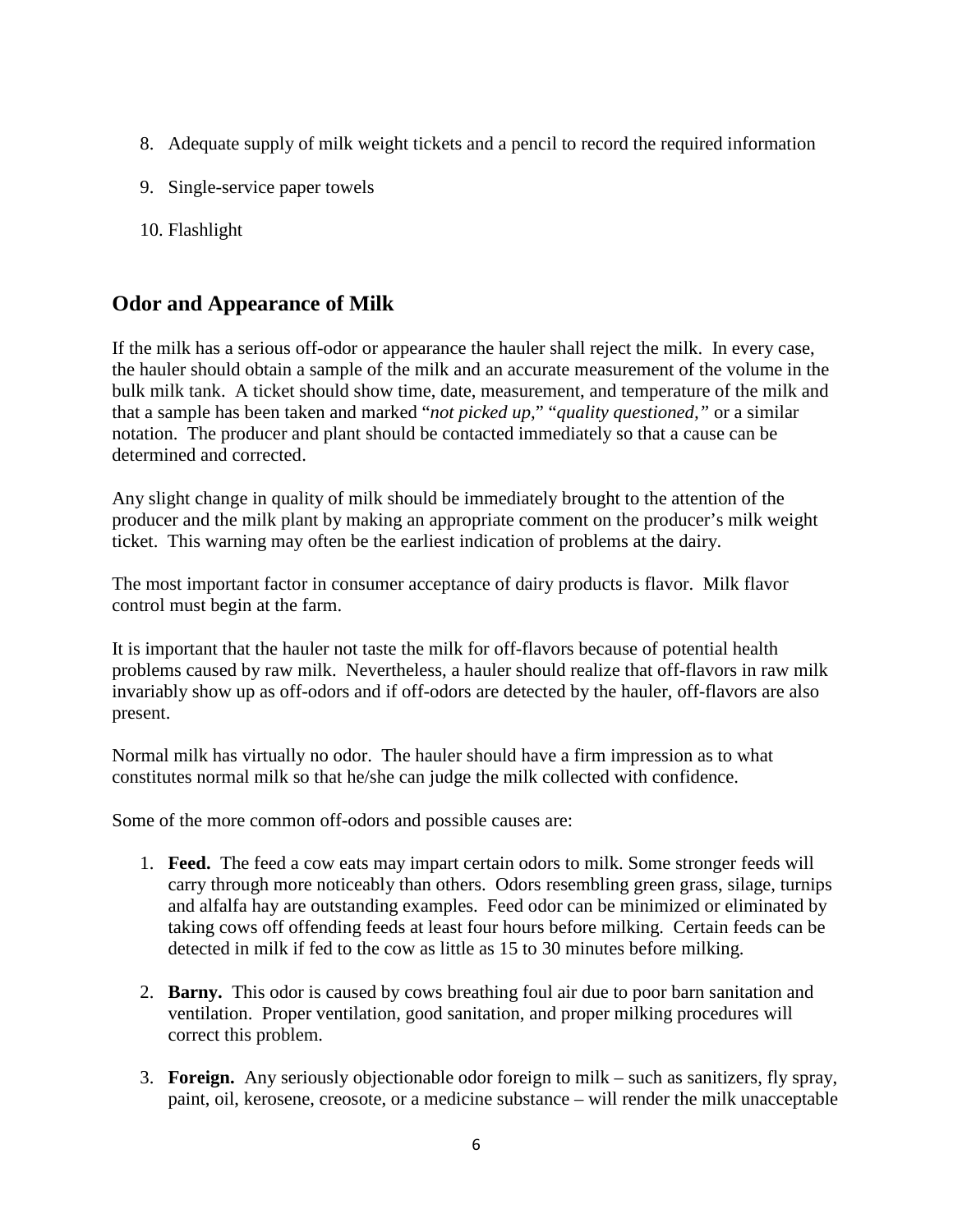or unfit for use. Such an odor may be caused by direct contamination of the milk or it may be absorbed from the surrounding air.

Sanitizers are included in this category because the residue of sanitizers – such as hypochlorite and iodophor – if left on dairy equipment, may be absorbed by milk and impart a foreign odor. Phenolic compounds used in udder ointments may combine with iodophor or hypochlorite sanitizers to form a highly objectionable foreign odor which is detectable in a very low concentration.

- 4. **Garlic/Onion.** An obnoxious flavor is imparted to milk when the cow eats garlic, onion, or leeks. A garlic/onion flavor is recognized by the distinctive odor suggestive of its name. The odor may be so objectionable as to render the milk undesirable for use.
- 5. **Musty.** The odor is suggestive of musty or moldy hay. It may be absorbed directly by the milk but is more likely to come from feed or stagnant water consumed by the cow.

#### 6. **Rancid.**

- a. **Oxidative Rancidity.** Oxidized milk gives off odors usually described as cardboardy, metallic or tallow. It is usually more noticeable during the winter months when cows are on dry feed. The most frequent cause of oxidative rancidity is by contamination of milk with small amounts of copper or iron from milk contact surfaces. Milk subjected to light may also develop oxidative rancidity.
- b. **Hydrolytic Rancidity.** Hydrolytic rancidity found in milk will give off an odor resembling spoiled nutmeats. This odor is more noticeable during winter when cows are on dry feed or during late lactation. Agitation of warm raw milk in the presence of air, causing foaming, will result in a rancid type odor within a few hours.
- 7. **Sour.** Sour milk will have a malty odor and will be found when milk is poorly cooled and excessive bacterial growth results. Also, it may result from bacterial growth due to insanitary milking practices and insanitary equipment. Good sound sanitary practices and prompt cooling will prevent this problem.
- 8. **Weedy.** The weedy odor is not included among the usual feed odors. It may include obnoxious odors resembling such plants as ragweed, bitterweed or peppergrass. Weedy odor can be eliminated or minimized by keeping cows away from weed-infested pastures or by not offering feed containing such weeds until the cow is milked.

#### **Checking for Odors:**

Odors gather just below the cover of the bulk milk tank. To properly check for off-odor, remove a small port opening, put your nose down to the opening and smell the milk. Never open the entire lid; this will let the odors escape into the air. The detection of off-odors can be affected by a number of external factors. The hauler should strive to eliminate these factors: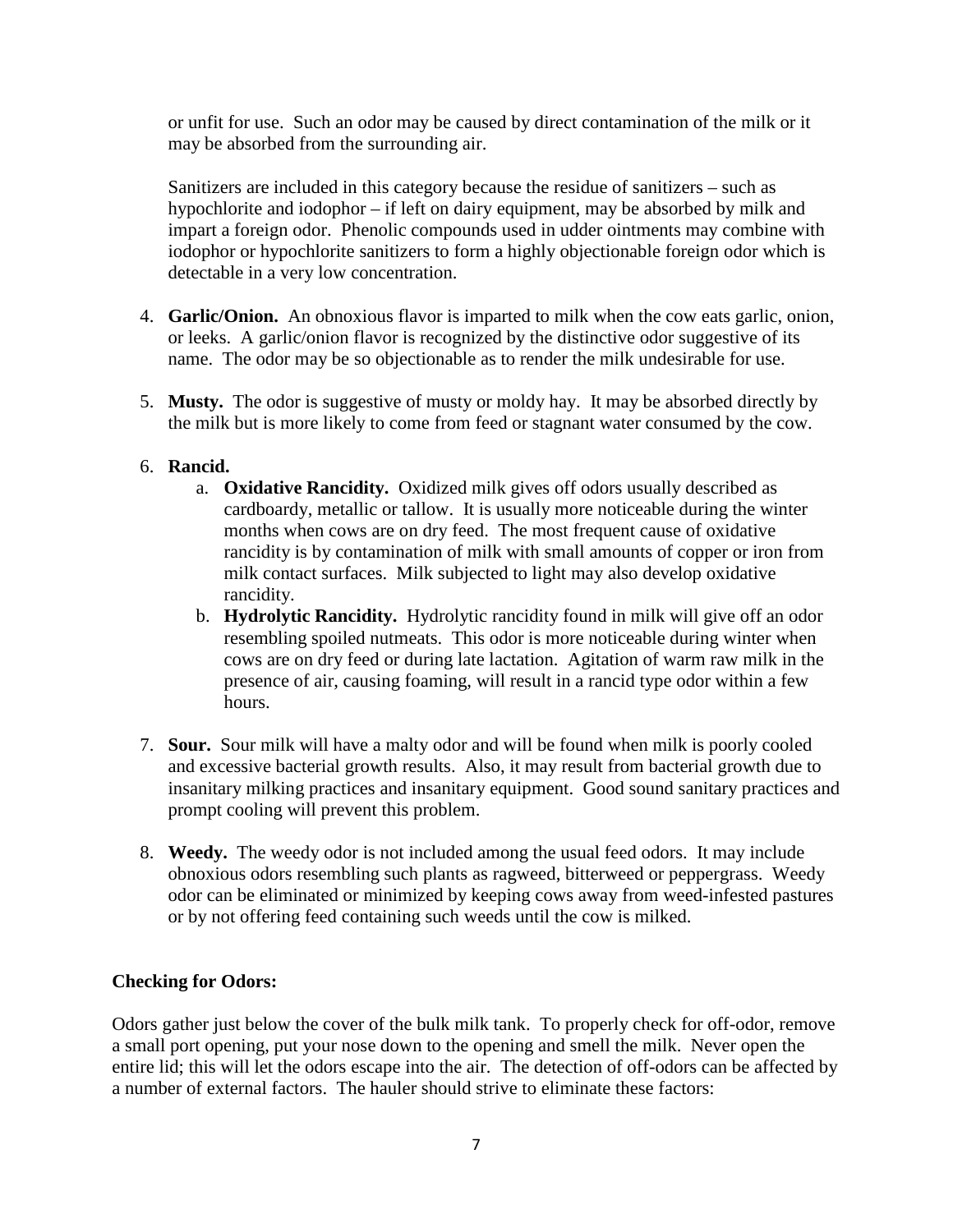- 1. Milk house odors
- 2. Gasoline fumes adhering to clothing
- 3. Smoking immediately prior to checking for odors
- 4. Eating or chewing aromatic candy, tobacco, medicine, beverages, foods, etc.
- **5.** Highly scented shaving lotion, soap and other toiletries on the hauler

#### **Appearance**

Listed below are milk quality problems which may become evident while checking for appearance. Any of these defects would be sufficient reason to reject the tank of milk.

- 1. **Bloody milk.** Milk from mastitic cows may contain blood. A small amount of bloody milk can give a large quantity of normal milk a reddish tinge.
- 2. **Flaky Milk.** Milk from cows having mastitis may show light flakiness or pronounced stringy cud particles.
- 3. **Extraneous Matter.** Floating extraneous matter includes such things as insects, hair, chaff and straw. The presence of extraneous matter may result from careless handling of milk, open doors, torn screens, dusty feeding conditions and improper cleaning of the udder before milking.

Other problems which may become evident while checking for appearance include frozen and partially churned milkfat. Freezing or churning prevents accurate sampling of milk. These problems, depending on their severity, may be reasons for rejecting the milk.

#### **Checking for Appearance:**

Normal milk color ranges from bluish white to golden yellow and it is free from all foreign or clotted matter. When checking the appearance of a bulk tank of milk, be sure there is adequate lighting. After checking for odors lift the lid and observe the complete, undisturbed milk surface. Any evidence of partially churned butterfat, frozen milk, or other conditions which may alter the reliability of your sample should be indicated on the sample container. Bring this to the attention of the producer and notify the fieldman that the problem(s) must be corrected.

#### **Measuring the Milk**

Milk shall be completely motionless when measurements are made. If the agitator is running when you arrive, allow agitation to continue for at least five minutes or according to tank manufacturer's recommendation; then sample before turning off the agitator.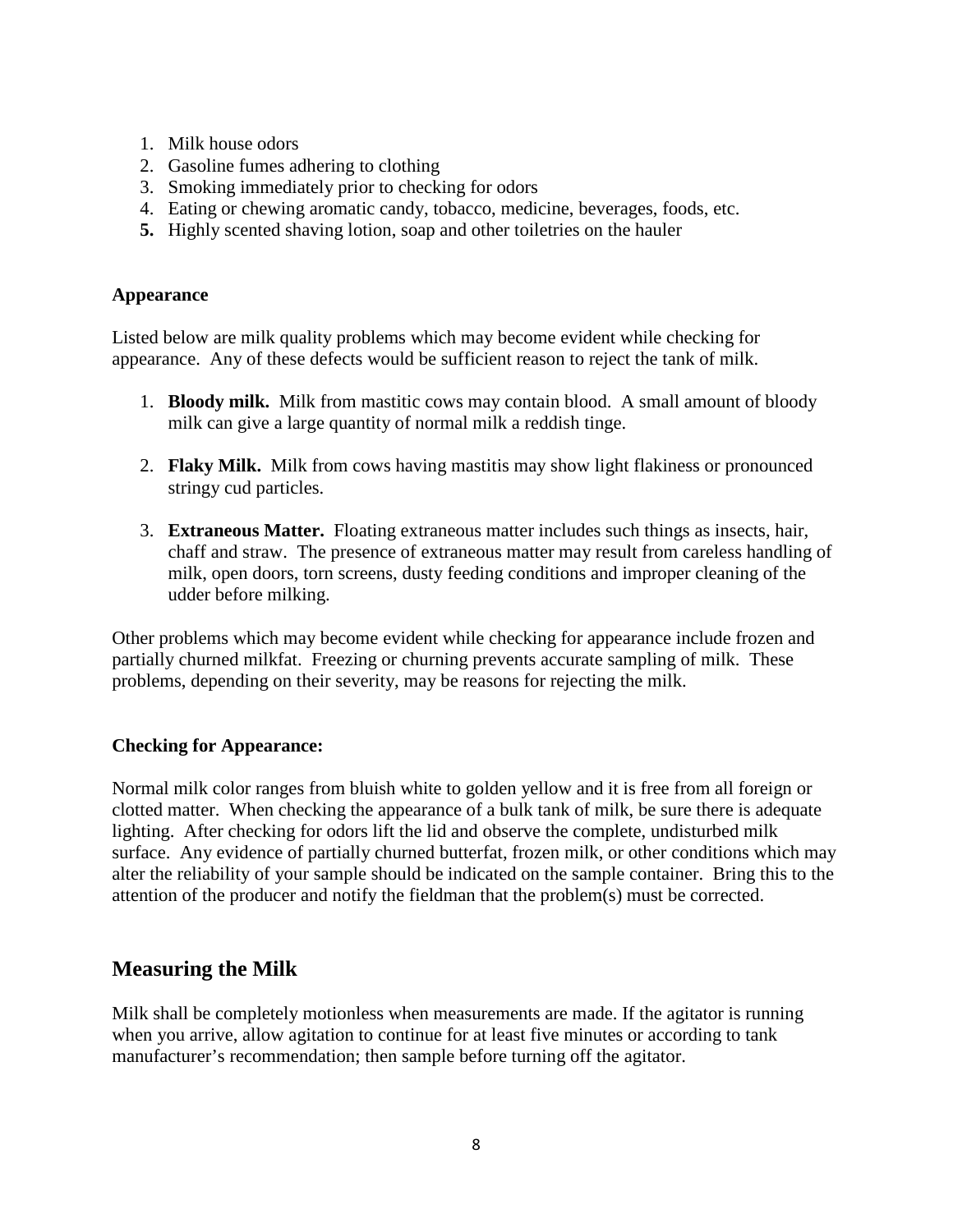Turn the agitator switch to "off" to be sure the agitator doesn't start while you are measuring. Wait at least two minutes for the milk to become completely motionless. Measuring twice will ensure accuracy.

#### **Preparation of the Measuring Stick:**

The essential steps to assure an accurate measurement of milk volume are:

- 1. Raise stick and wipe dry with a clean, single-service paper towel. The stick does not need to be removed from the tank. It needs to be dried only from a few inches above to a few inches below the milk level in the tank.
- 2. Now the stick is ready to be positioned into the milk. Lower the stick slowly into the milk until it reaches a point approximately one-fourth inch from its proper position. Wait a few seconds, and then gently lower the rod until it seats itself naturally.
- 3. Remove the stick and read at once. The markings should be read at eye level and in a well lit area. Make at least two readings to ensure the correct weight is obtained. The measuring stick is graduated into one thirty-second of an inch. Each graduation is equivalent to a determined number of pounds of milk posted on a conversion chart specifically calibrated for each tank. The serial number of the bulk tank, measuring stick and conversion chart must be the same.

When the milk line is very near but not exactly on a specific mark, it is read as if it were exactly on the mark. When the milk line falls exactly between two marks, read to the nearest even number. It is important to always read the stick in this manner to avoid inaccurate results. Immediately record the reading on the weight ticket.

The farm bulk milk tank installation and calibration is the responsibility of the producer, under the supervision of the plant and state regulatory agency. However, the hauler should be aware of conditions that can contribute to inaccurate weight problems:

- A tank that is incorrectly calibrated
- Errors in the weight conversion chart, or serial numbers of tank, stick and chart not in agreement
- A bulk tank that is not level
- Heaving, cracking, or settling of milk house floor causing the bulk tank to shift
- Inadequate footings under the tank legs or legs not permanently set
- A weaving or distortion of the measuring stick bracket or seat

Report any discrepancies to plant fieldman and producer.

# **Correct Agitation Time**

Adequate agitation is necessary to obtain a truly representative sample from the milk in the tank.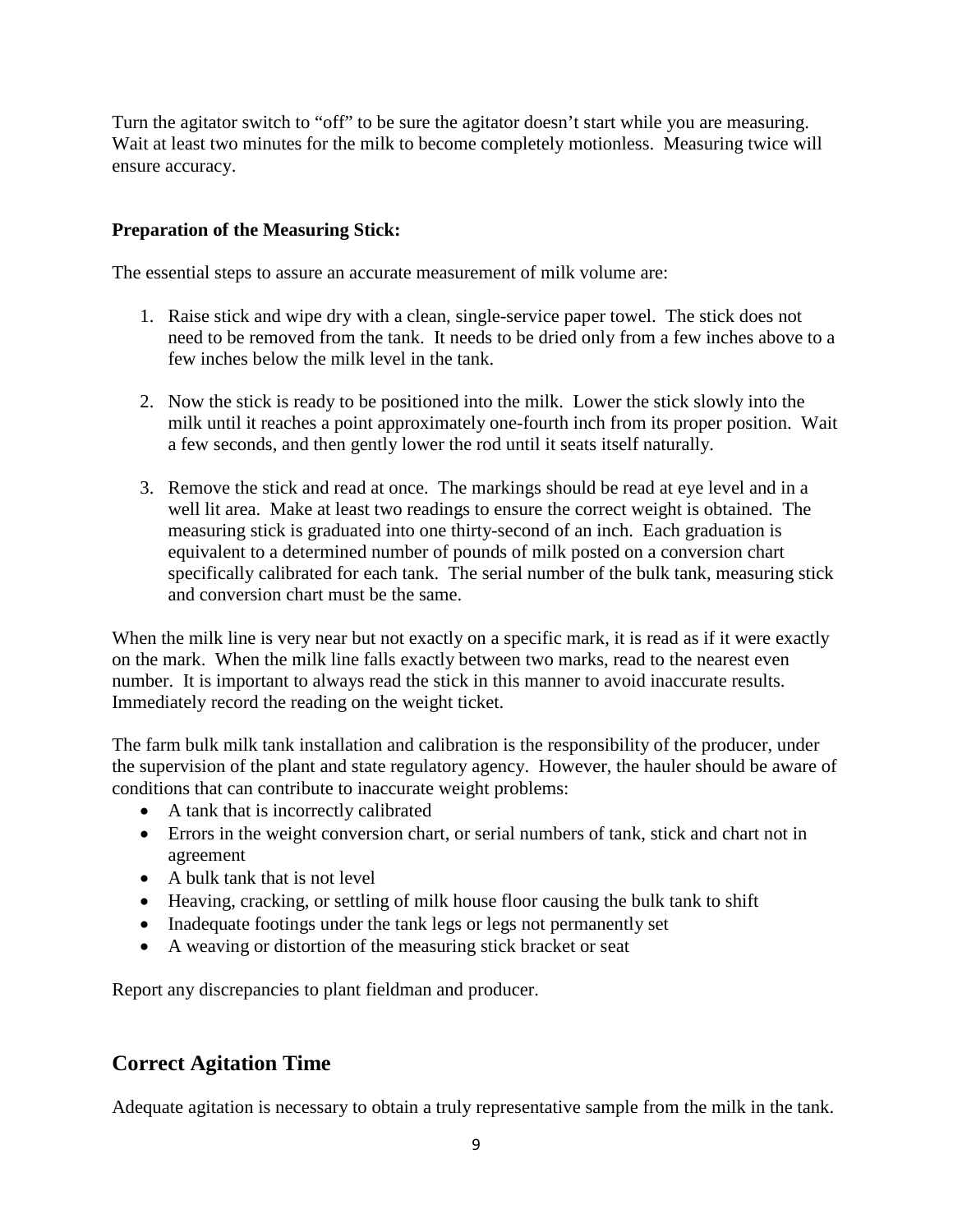A general rule is five minutes of constant agitation for a 100-900 gallon tank. For a larger tank that may require agitating time exceeding five minutes, the time should be indicated on the tank by the manufacturer. If a problem arises, the fieldman should take sufficient samples to ensure that the milk in all areas of the tank is uniformly mixed in the time specified.

# **Temperature**

The hauler must record the temperature of milk at each pickup. Temperature determinations provide useful quality control information for both the producer and the receiving plant. A metal stem thermometer must be used. The thermometer should have a stainless steel stem, an unbreakable plastic window and an external adjustment for calibration. The thermometer must include the normal range of temperature for milk. A thermometer with a range of at least 30 °F to 212°F and be accurate within plus or minus 2ºF and smallest scale range of 2ºF is required.

A glass, mercury thermometer is not recommended as it presents a danger to human health.

Accuracy of thermometer tested at least each 6 months with authenticity of evaluation with date and initials on the case.

Sanitize thermometer stem in 110-200 ppm chlorine, or equivalent sanitizer with minimum contact time of one minute prior to checking milk temperature.

All bulk milk tanks shall cool the milk to a blend temperature of 45°F in less than two hours. It is recommended that milk be cooled to 34°F to 40°F for maintenance of quality.

A recording thermometer on the farm bulk milk tank will provide a history of the tank's cooling ability. If the temperature readings of milk in the tank vary from the range of 34°F to 40°F the tank is not cooling properly.

Tank thermometer to be checked monthly against calibrated thermometer with date and temperature recorded on barn sheet. All temperature devices should be checked with calibrated thermometer.

A high milk temperature can be a warning that milk may have an off-odor or be high in bacteria.

# **Sampling Plans**

The sampling of milk from a farm bulk milk tank is an important part of a hauler's responsibilities. Regardless of the sampling plan used, extreme care should be taken to obtain a representative sample of the milk.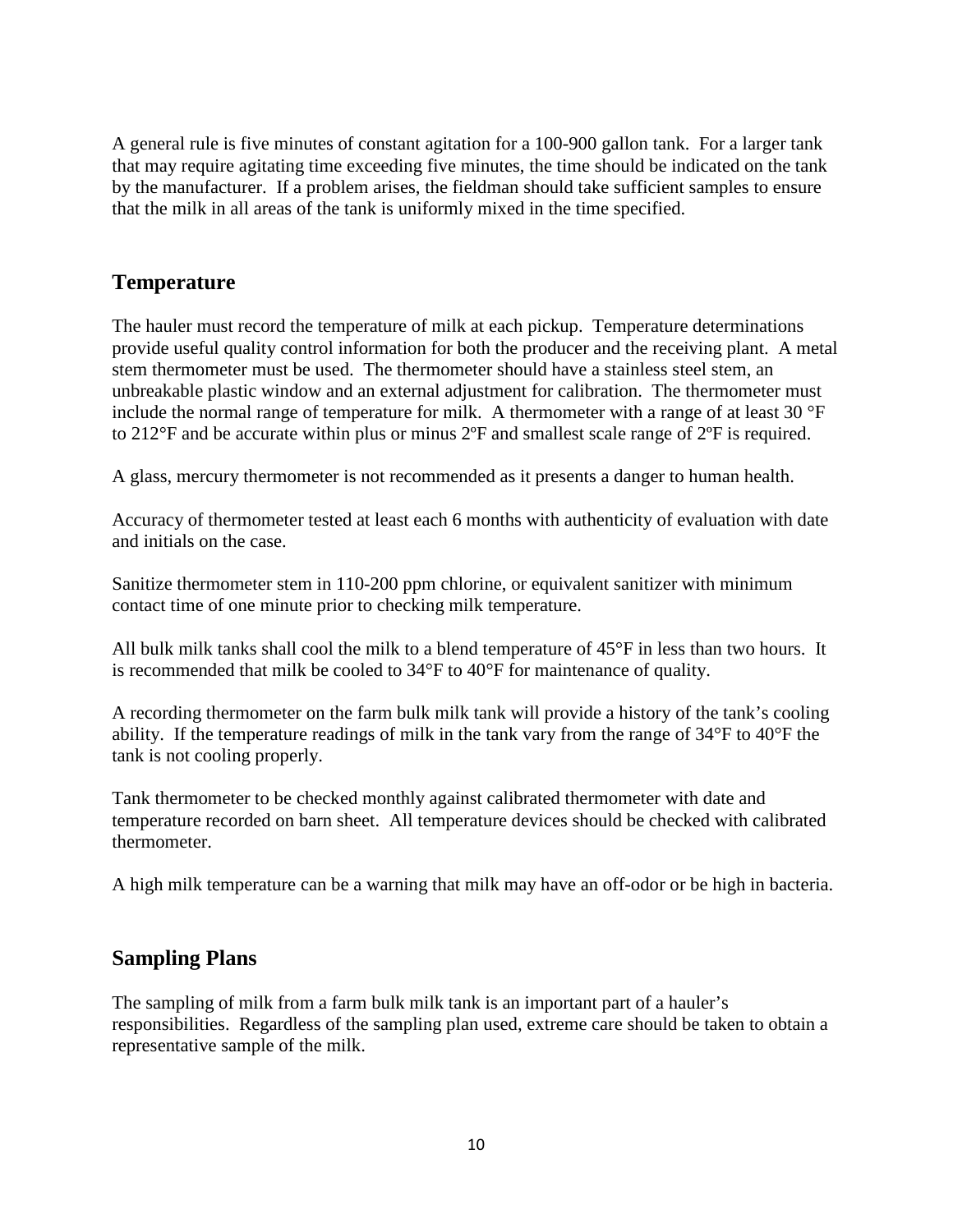A. Universal Sampling Plan. A sampling plan that has become very popular is the Universal Sampling Plan. The true Universal Sampling Plan provides one sample that can be used for all laboratory analyses but not all analyses need necessarily be done on the same sample. This plan eliminates the need for the hauler to collect several types of samples and simplifies the sampling equipment necessary. It also enables the laboratory to monitor the producer's quality without requesting special samples from the hauler.

The producer is unable to anticipate when bacteria tests are to be run because the same size sample is removed from his tank at every pickup. The universal sample of one, two or four ounces also require less milk, so, less milk is wasted.

- B. *Sampling for a specific Test.* The laboratory will periodically request additional samples for bacteria, antibiotic, or other specific test. The laboratory will inform the hauler and the hauler is then required to sample for the test requested.
- C. *Composite sampling* for butterfat for accuracy requires that each individual sample of the composite be of the same proportion to the volume being sampled. Storage during the sampling period must be adequate to protect the quality of the sample even where a preservative is used. Spillage must be avoided.

Results of butterfat tests on fresh milk samples tend to be very slightly higher than the results of tests on composite samples. Because of difficulties of proper proportioning, storage, and preparation of sample for testing, the accuracy of a composite sample is at greater risk.

#### **Sampling the Milk**

The proper analysis of a sample is dependent upon the reliability of the sampling procedure. To be satisfactory, the sample must be representative and the sampling procedure must be done in a manner to prevent contamination of the sample.

This sampling procedure should be strictly followed:

- 1. Wash and dry your hands
- 2. Identify each sample container with the producer number, hauler initials, route number, date of pickup, time of day and temperature
- 3. Make sure the bulk milk tank is properly agitated (see Appendix B)
- 4. Be sure the sampling device is clean and has been properly sanitized in a 100-200 ppm chlorine solution or other equally suitable sanitizing solution. The sampling device should remain in the solution until it is removed to sample the milk. Do not remove the sampling device prior to entering the milk house. If the dipper is stored and maintained at the farm be sure it is clean and properly sanitized before sampling the milk.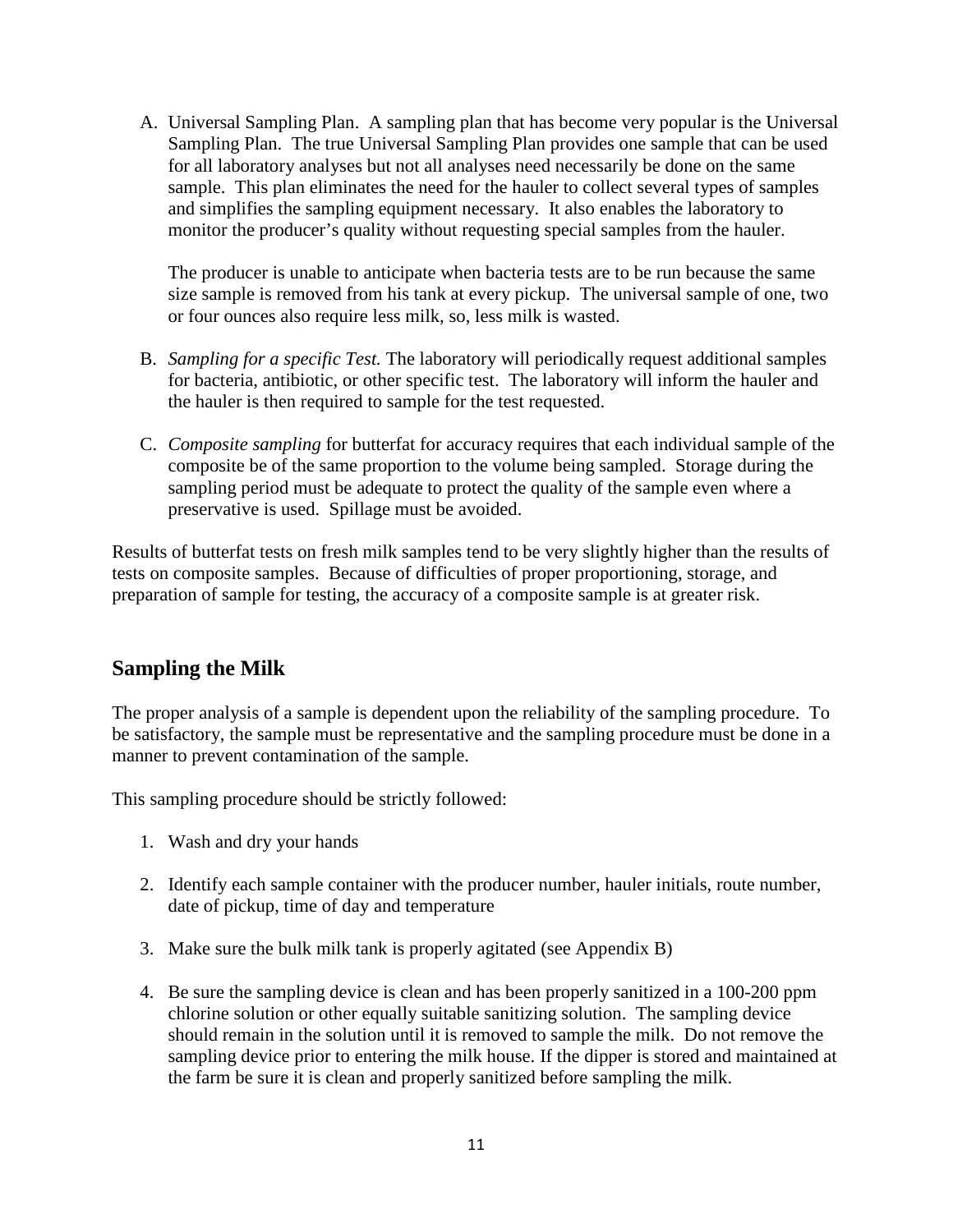- 5. Open the sample container being careful not to contaminate either the interior of the container or its cap. Contamination of the sample container will alter laboratory results and possibly reduce the producer's payment. Do not dip the sample container into the milk.
- 6. Rinse the sampling device three times in the milk before taking the sample being careful not to put your hands in the milk.
- 7. The sample container should not be held over the milk in the tank while pouring the sample. The sample container should not be filled more than three-fourths full. This will enable the laboratory to properly mix the sample before testing. Properly close the sample container making sure it is sealed correctly.
- 8. **Immediately** place the sample in the refrigerated sample case and maintain the sample at 32°F to 40°F until delivery. Provide a method, such as the use of racks or drainage holes in the sample case, to prevent contamination of the sample.
- 9. After you have sampled the milk, rinse the sample dipper with tap water and return it to the sanitizing solution.
- 10. Always take, and properly identify, a second sample of milk at the first stop as a temperature reference sample. All information required on routine samples is also required on this temperature sample. Upon returning to the plant, check and record the temperature of this sample when the samples are delivered.

# **Sani-Guide Discs**

The use of sani-guide discs can emphasize the importance of clean milk. The disc will show coarse sediment (flies, hair, straw, etc.) in a bulk tank of milk.

A new sani-guide disc is placed between the bulk tank valve and the transfer hose at each pickup. When pumping of the milk is finished examine the disc and notify the producer and the fieldman if excessive visible contamination is evident on the disc.

The sani-guide disc should be left at the farm for the producer and regulatory agent to review for contamination problems.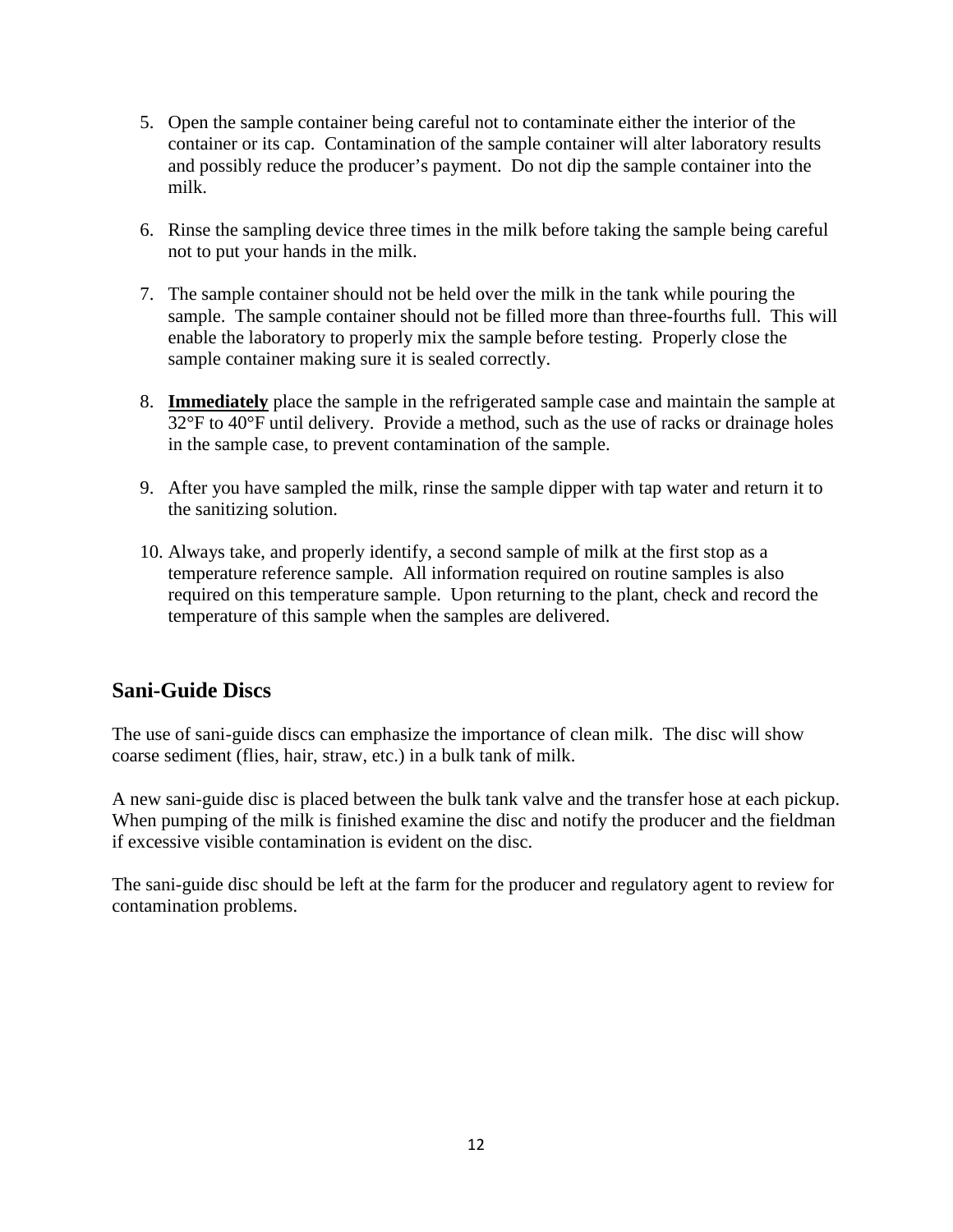#### **Connection of Hose**

The transfer hose should be brought into the milkroom through the hoseport. Remove the cap from the bulk tank outlet and sanitize the valve fitting before connecting the transfer hose. Then, remove the cap from the transfer hose and connect it to the bulk tank valve outlet.

Sanitizing the value fitting is necessary if valve is visibly leaking milk.

Tank valve cap is to be stored off floor and protected from contamination.

The only time the transfer hose is not capped is during loading and cleaning. If there is any evidence of the bulk tank valve leaking notify the producer.

# **Pumping the Milk**

To aid in the removal of butterfat that adheres to the sides of the bulk milk tank, and to help protect the plant against a fat loss due to this factor, it is a good practice to leave the agitator running until the bulk milk tank is empty.

It is important to shut off the pump as soon as possible after the bulk milk tank is empty to avoid sucking air and milk house odors into the bulk milk truck tank. When the bulk milk tank is empty, shut off the refrigeration compressor on a direct expansion tank or the water circulation pump on an ice bank tank.

Do not pick up milk during milking time. Partial pickup – picking up only part of the volume in the tank – is allowed *only* by special permission.

# **Disconnect the Hose and Rinse the Farm Bulk Tank**

After milk is pumped from the bulk milk tank and the pump shut off, remove the hose and cap immediately. Visually check the bottom of the bulk milk tank for sediment. If sediment is excessive, make note of it and notify the producer and plant fieldman.

Be sure to detach the milk hose from the tank before rinsing the tank.

To assist the producer, rinse the interior of the bulk milk tank with warm water (approximately 110°F). This rinse will make it easier for the producer to wash the bulk milk tank. Close tank covers after rinsing to prevent the bulk milk tank from drying out and to keep out foreign material.

Rinse the floor and hose port to keep them clean and free of milk. Any milk remaining on the floor will sour and develop acid which will eventually erode the concrete.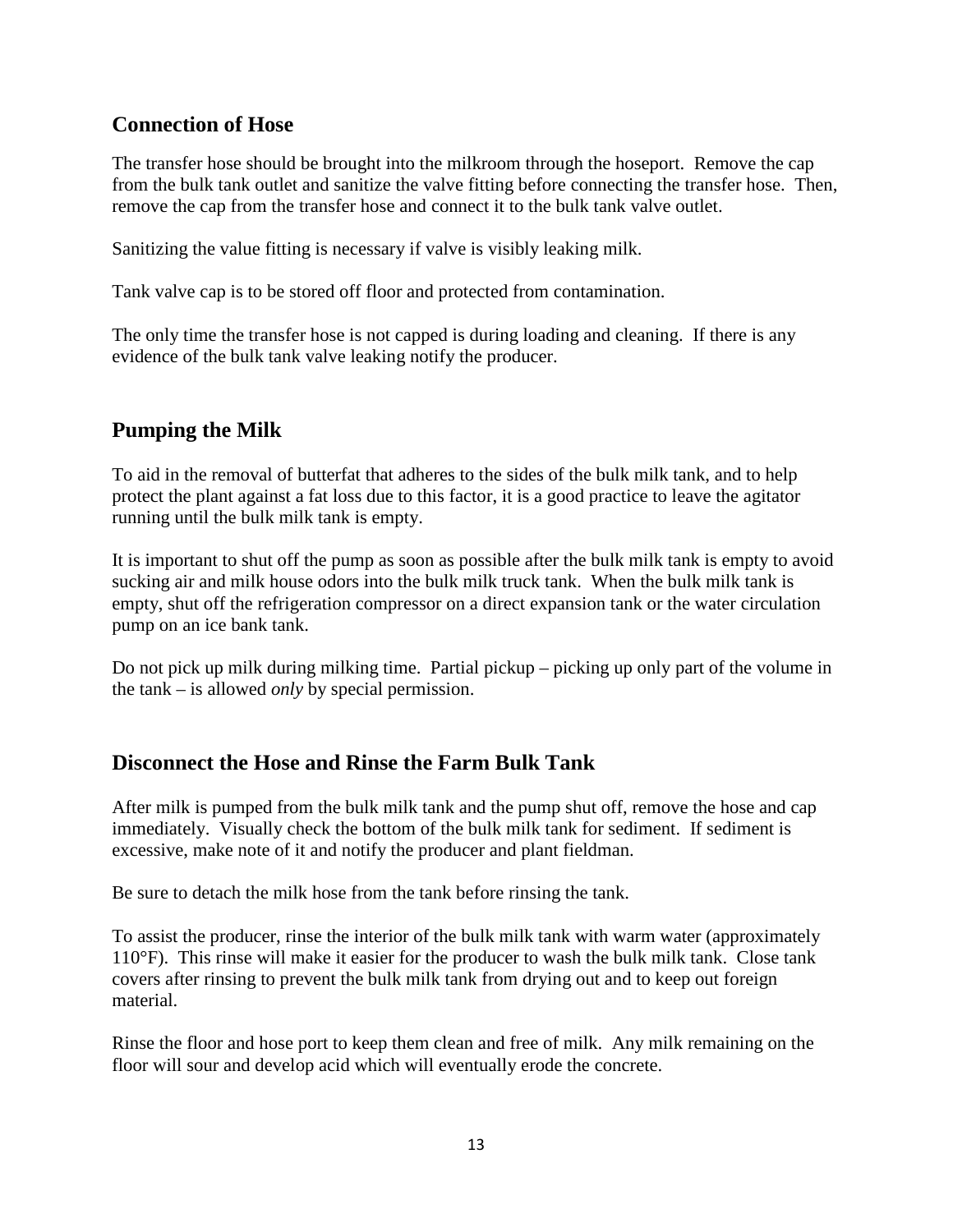# **Recording Results**

To avoid error, promptly record all results. Each of the following should be included on your bulk milk receipt:

- Date of collection
- Time of pick-up
- Producer's name
- Plant number
- Milk quality odor and appearance
- Milk temperature
- Measuring stick reading
- Converted weight (milk weight)
- Name of buyer
- Hauler's signature

# **Final Farm Check**

Before leaving the milk house, make note of any abnormalities to report to the producer and plant fieldman. Note the general condition of the milk house, its construction and any situations which may cause contamination of the product or incorrect results in performing your job.

Samples shall be taken of all milk, even if it is rejected or frozen. Any off-condition milk should be noted for the laboratory.

Before you leave, make sure the milkroom is in as good or better shape than when you arrived. Rinse the floor, hang up the hose, turn out the lights and close the door.

# **Recap of Proper Procedures**

Charts A & B provided to assist you in establishing a routine. If the agitator is running when you enter the milk room, follow Chart A. If the agitator is not running when you enter the milk room, follow Chart B.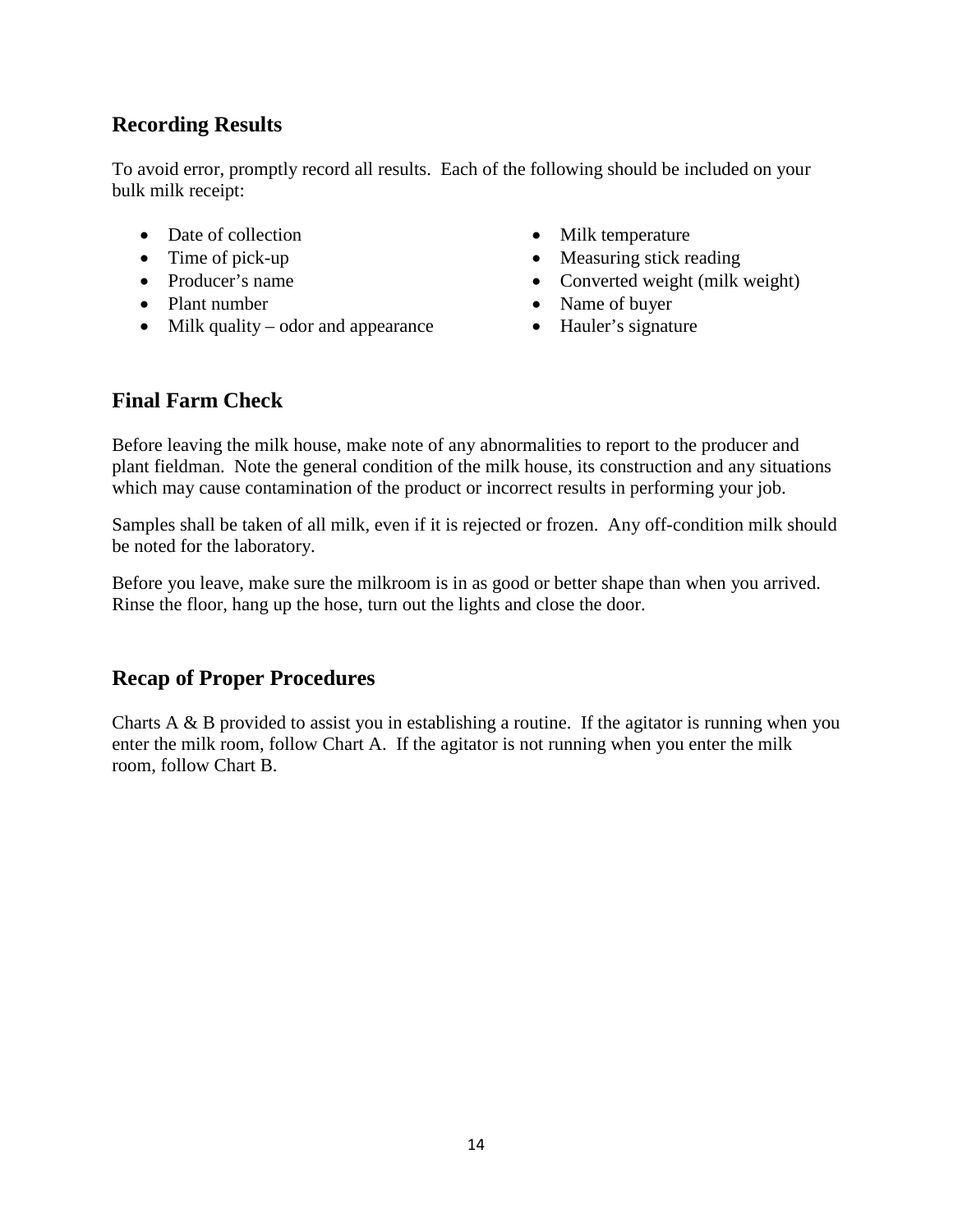#### **Chart A Milk Pickup Procedure Agitator Running**

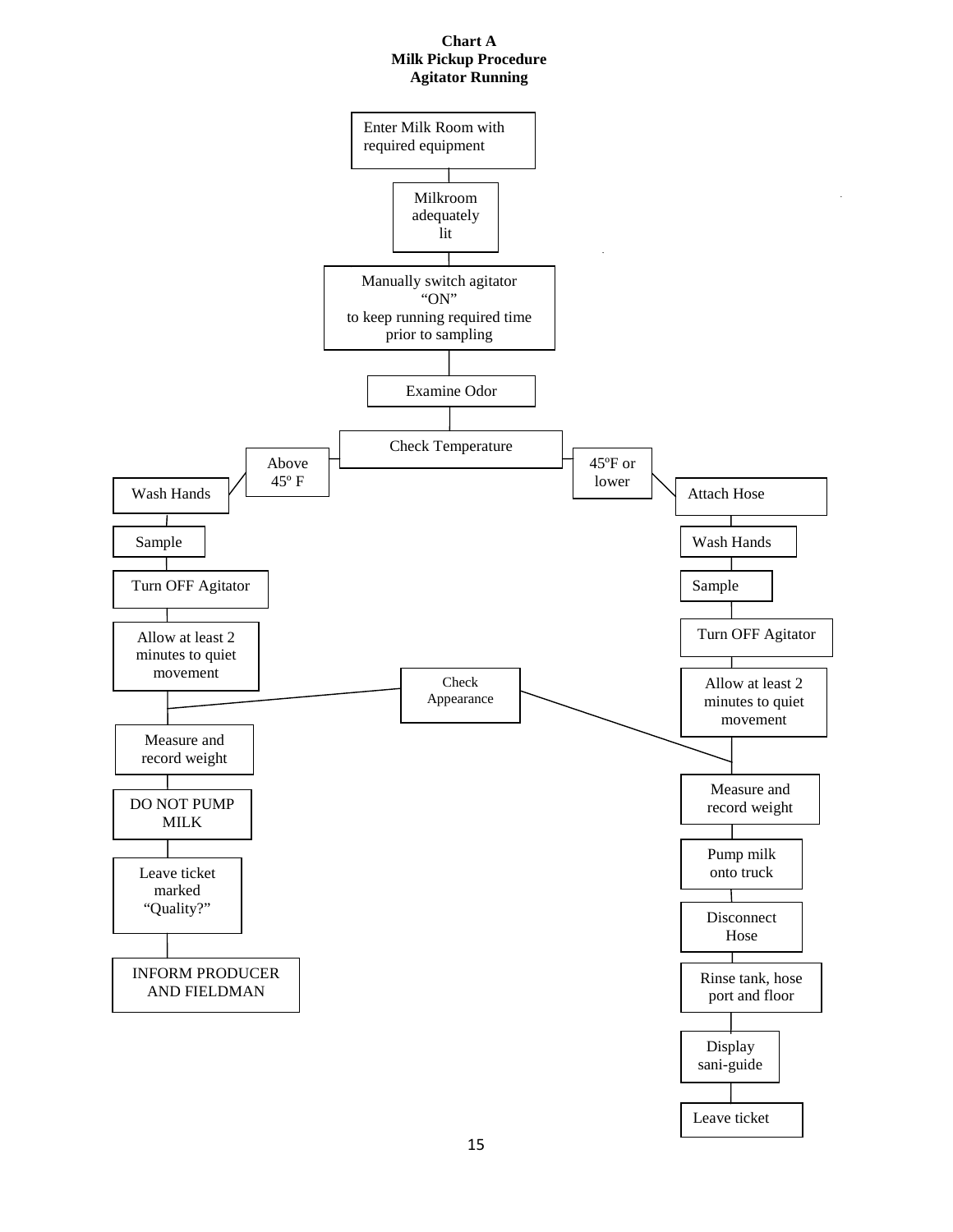#### **Chart B Milk Pickup Procedure Agitator Not Running**

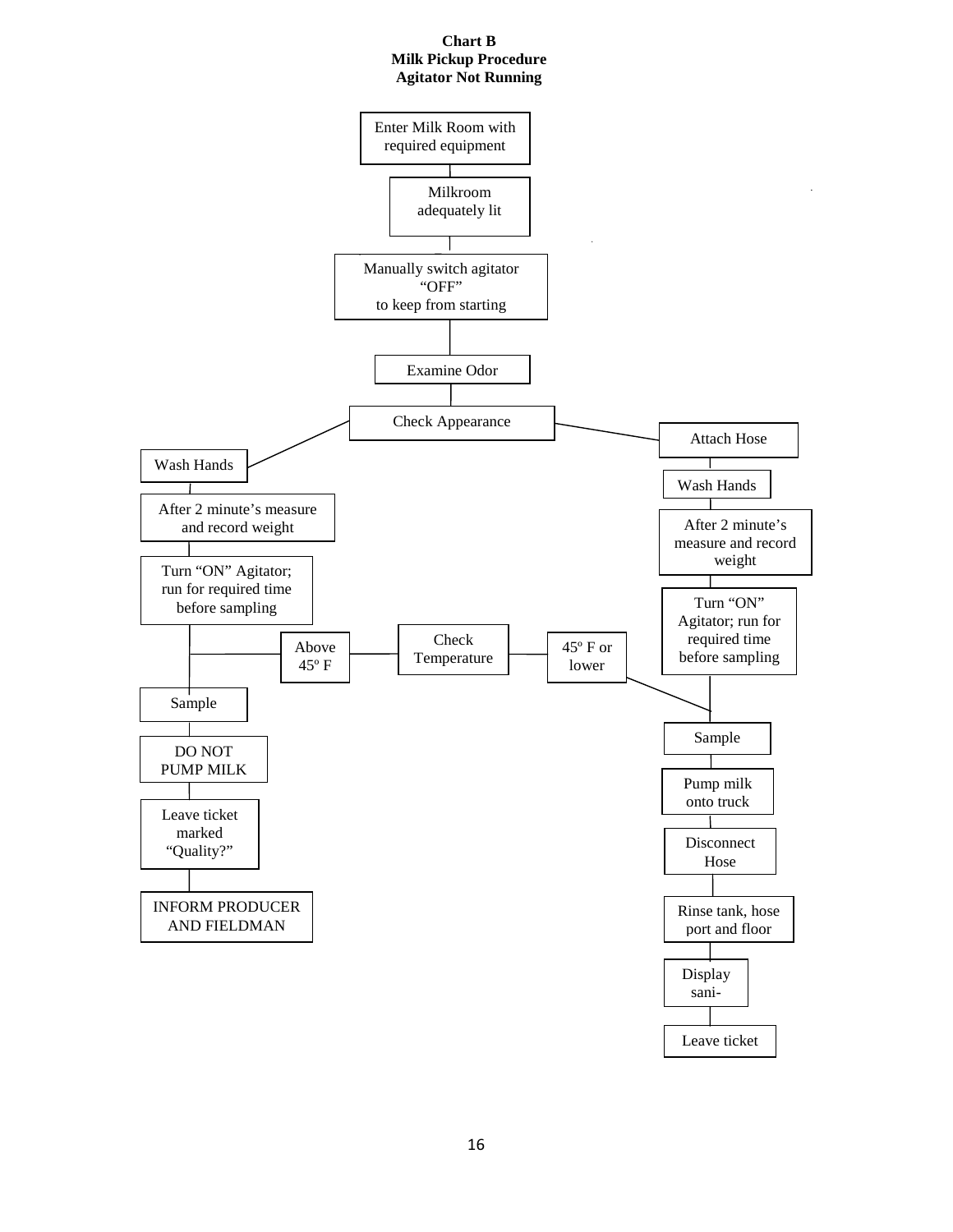# **Composition of Milk**

A general knowledge of the composition of milk will prove useful in your contact with producers. The main constituents of milk are water, protein, lactose (milk sugar) and ash.

The average composition of milk is:

| Water   | 87.0%   |
|---------|---------|
| Milkfat | 4.0%    |
| Lactose | 5.0%    |
| Protein | 3.3%    |
| Ash     | $0.7\%$ |

Variation in the percent of milkfat has the greatest effect on a producers' milk check. The bulk milk hauler must provide an adequately mixed, reliable sample for milkfat analysis. This is done by following the proper sampling procedure outlined in this manual. There are, however, some reasons for milkfat variations the hauler cannot control. These variations in milkfat are commonly due to:

- Breed of cow
- Age of cow
- Genetic potential of individual cows
- Stage of lactation
- Seasonal changes
- Udder infection
- Kind, quantity and quality of feed
- Milking procedure
- Health of cow
- Heat periods
- Excitement

# **Milk Quality**

Dairy producers frequently ask the hauler about the quality tests performed by the laboratory. The following summary will help you explain the reasons for the tests and your responsibility as the official sampler.

#### A. **Bacteria Count**

Bacteria are microscopic, one-celled organisms which are found on and in all living animals, in the soil, water, ponds, and even wells. Manure, flies, insects, rodents, utensils and equipment are sources of many types of bacteria. Because of the widespread presence of bacteria, contamination of equipment which comes in contact with milk must be avoided.

The amount and kind of bacteria found in a sample of milk is an indication of the sanitary conditions and practices occurring on the farm and the extent of milk cooling. Contamination can occur when measuring, sampling, and transferring milk. Therefore, extreme care must be taken by the hauler to prevent contamination.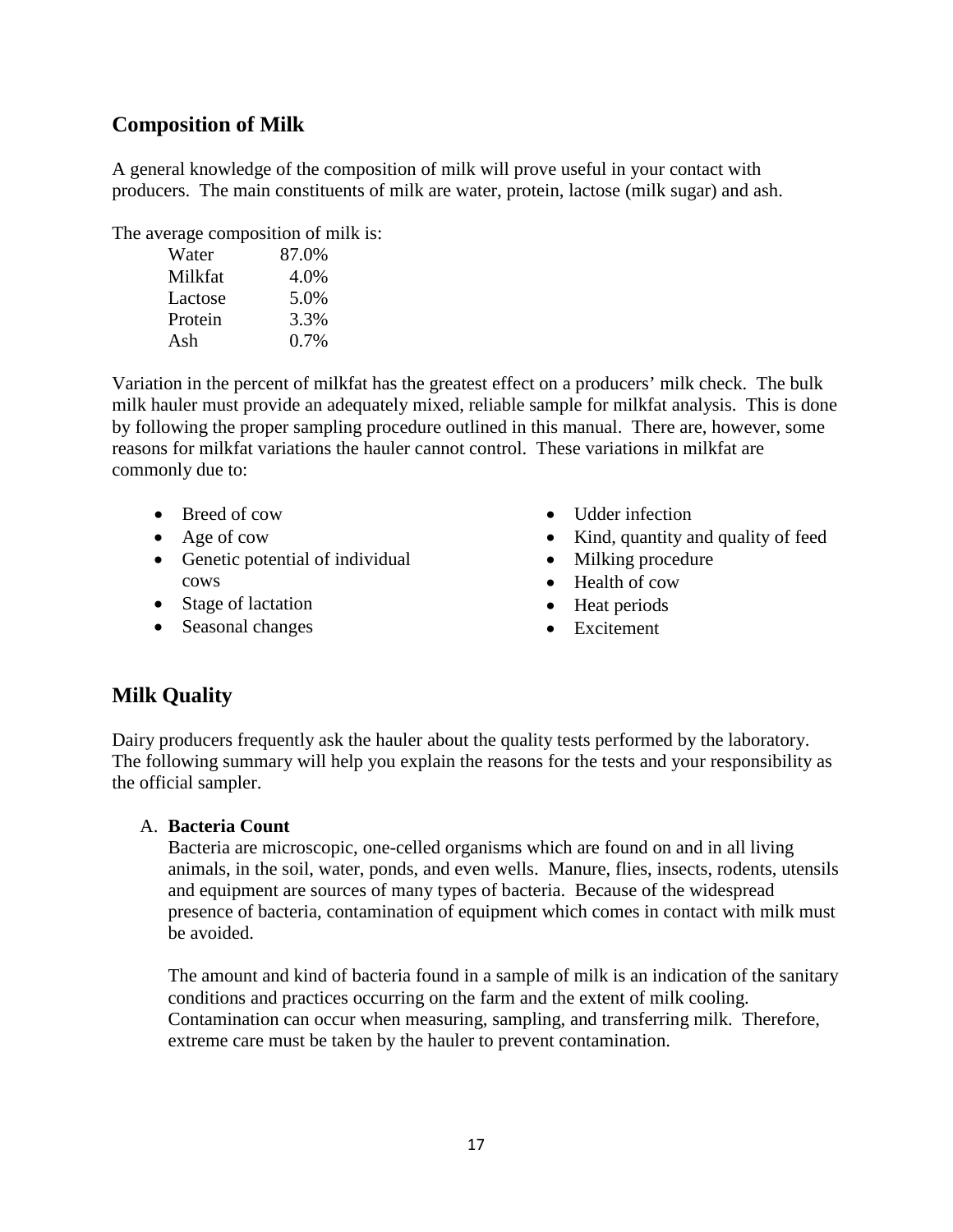#### B. **Inhibitor Test**

The presence of antibiotic residues can cause violent allergic reactions in some individuals. These residues are of medicine and drugs used to treat infections of milking animals (especially udder infections). Therefore, tests are run periodically to determine inhibitor presence in milk.

Excessive residues of sanitizers used on milk handling equipment will also show up in these tests.

#### C. **Added Water**

The temperature at which milk freezes is a relatively constant factor and can easily be determined by laboratory tests. If water is added either deliberately or by accident, the freezing point will then be closer to that of pure water. Adding water to milk is illegal. The hauler must exercise care and make sure the transfer hose is disconnected before the bulk milk tank is rinsed in order to prevent the addition of water.

#### **Sample Questions**

The sample questions below may help you prepare for the licensing examination. *True or False* – In the space provided, place an "X" in the correct column:

|                                                                              | TRUE | <b>FALSE</b> |
|------------------------------------------------------------------------------|------|--------------|
| 1. The Bulk Milk Hauler's license is renewable every other year.             |      |              |
|                                                                              |      |              |
| 2. Normal milk color ranges from bluish white to golden yellow               |      |              |
| and may contain limited amount of foreign or clotted matter.                 |      |              |
| 3. A milk temperature above $45\textdegree$ F can be a warning that the milk |      |              |
| may have an off flavor or be high in bacteria.                               |      |              |

*Fill-in-the-blank* – In the following questions, fill in the blank with the correct word or words:

- 1.  $\frac{1}{1}$  is a serious off-odor that is sufficient reason to reject a farm bulk tank of milk.
- 2. The detection of off-odors can be affected by external factors including  $\ldots$ ,  $\ldots$ , and \_\_\_\_\_\_\_\_\_\_\_\_\_\_\_\_\_\_\_.

*Multiple Choice* – Each question is followed by a series of answers. Check the answer or answers which are correct. More than one answer may be correct.

1. The only time the transfer hose is not capped is: